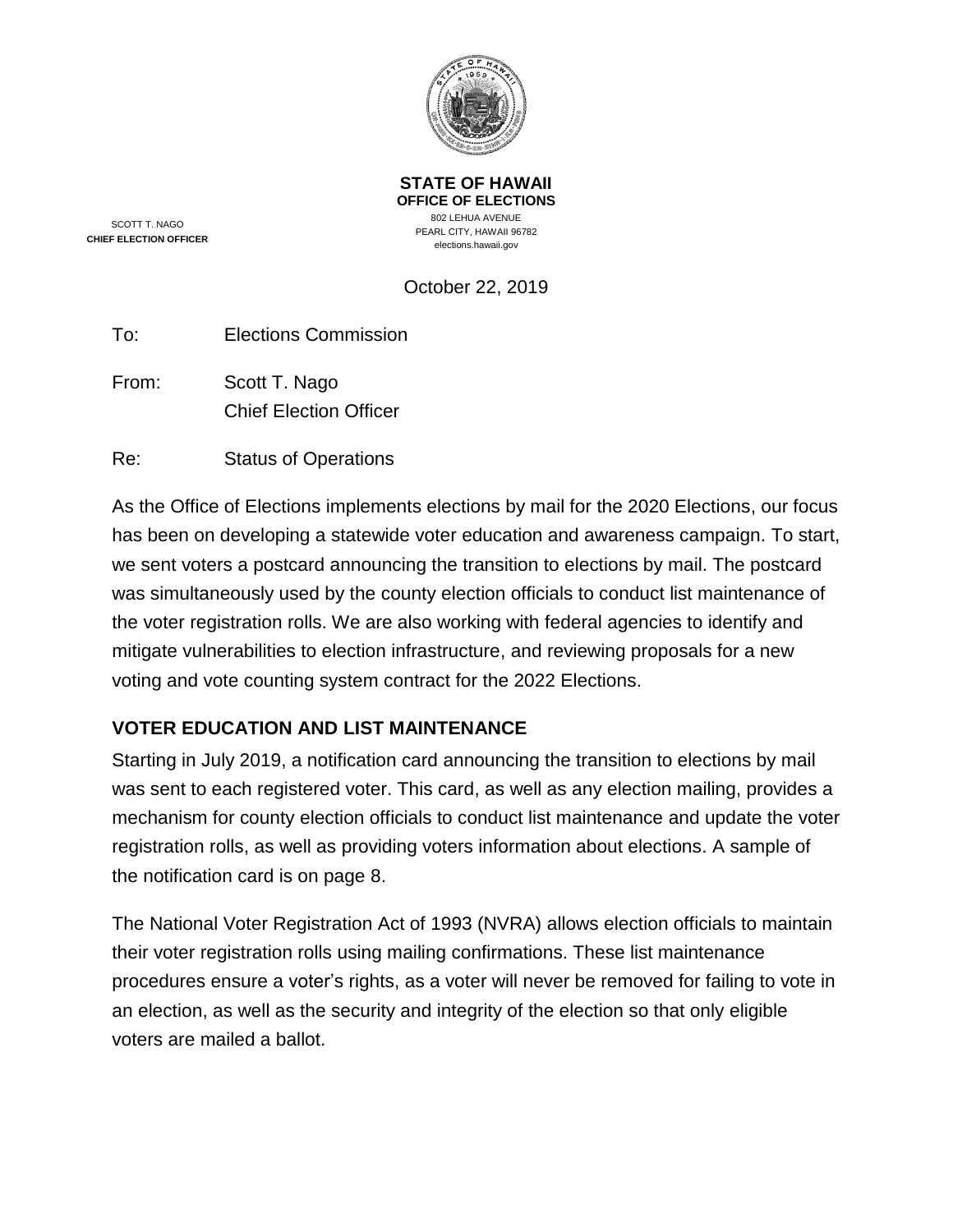Election mailings are sent by non-forwardable mail to each registered voter. Acceptance of the election mailing confirms a voter's registration and ensure that the voter remains active in the statewide voter registration system. Any voter that has a questionable address (e.g., the mail piece is undeliverable) is flagged as inactive in the statewide voter registration system.

Prior to sending any mailing, election officials check voters' mailing addresses with the U.S. Postal Service National Change of Address (NCOA) to identify any differences. These voters are not sent the mail piece as the NCOA check serves as the indication that their voter registration is out of date. Similarly, if the U.S. Postal Service is unable to deliver the piece as addressed, it is returned to the county election officials indicating that the voter registration is out of date.

Voters with an out-of-date registration are sent a separate mail piece by forwardable mail. Mailing of this piece, which we refer to as the white card, flags the voter inactive such that they must update their voter registration before they will be allowed to vote. If a voter remains inactive (i.e., does not update their voter registration) they will be removed from the voter registration rolls after two general elections.

Election officials conduct list maintenance ahead of each election by sending a notice of voter registration, which we refer to as the yellow card. In the previous polling place model of elections, the poll book for each precinct served as the official list of eligible voters and would indicate if a voter needed to update their registration before being provided a ballot. However, as we transition to election by mail, we will be sending a ballot to all active voters. As such, we are sending multiple election mailings and asking voters to return the mail pieces of those voters who no longer reside or receive mail as addressed to ensure the accuracy and integrity of the voter registration rolls.

The notification card was mailed to 680,647 voters; of that, 37,851 were returned undeliverable. As the notification cards were received by voters, there was a spike in traffic and transactions of voters using the online voter registration system to check or update their registration record.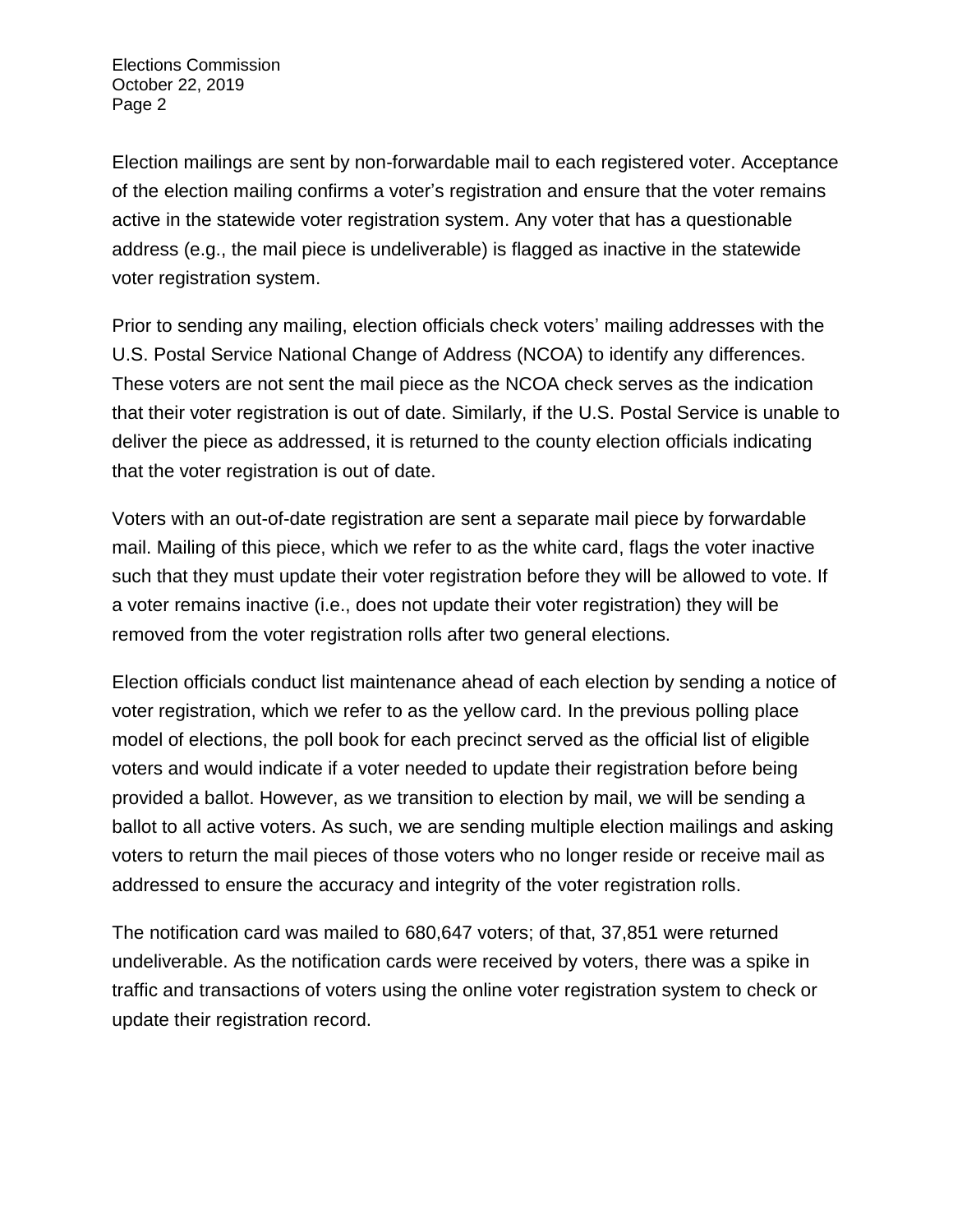## **Notifications Card Mailing**

|                             | <b>Mailed</b> | <b>Undeliverable</b> |
|-----------------------------|---------------|----------------------|
| County of Hawaii            | 102,194       | 4,146                |
| County of Maui              | 86,041        | 3,550                |
| County of Kauai             | 38,997        | 1,168                |
| City and County of Honolulu | 453,415       | 28,987               |
|                             |               | .851                 |



## **2019 OLVR Transactions**

In preparing the notification card, 2,394 voters mistakenly had their address updated on the notification card as part of an additional NCOA check that was conducted as part of the mail sorting for the U.S. Postal Service. Of these voters, 335 were from the County of Hawaii; 285 were from the County of Maui; 124 were from the County of Kauai; and 1,650 were from the City and County of Honolulu. These cards should have been collected and held for a white card mailing rather than updating the address on the notification card and sending it to the voter. These voters have been identified and will receive the proper white card mailing. For future mailings, we will not be conducting the additional NCOA check during sorting.

We will send two more election mailings in early 2020. Most importantly, in the spring of 2020 we will be sending an election mailing asking voters to provide a current sample of their signature. This signature will be used to validate the voter's return envelope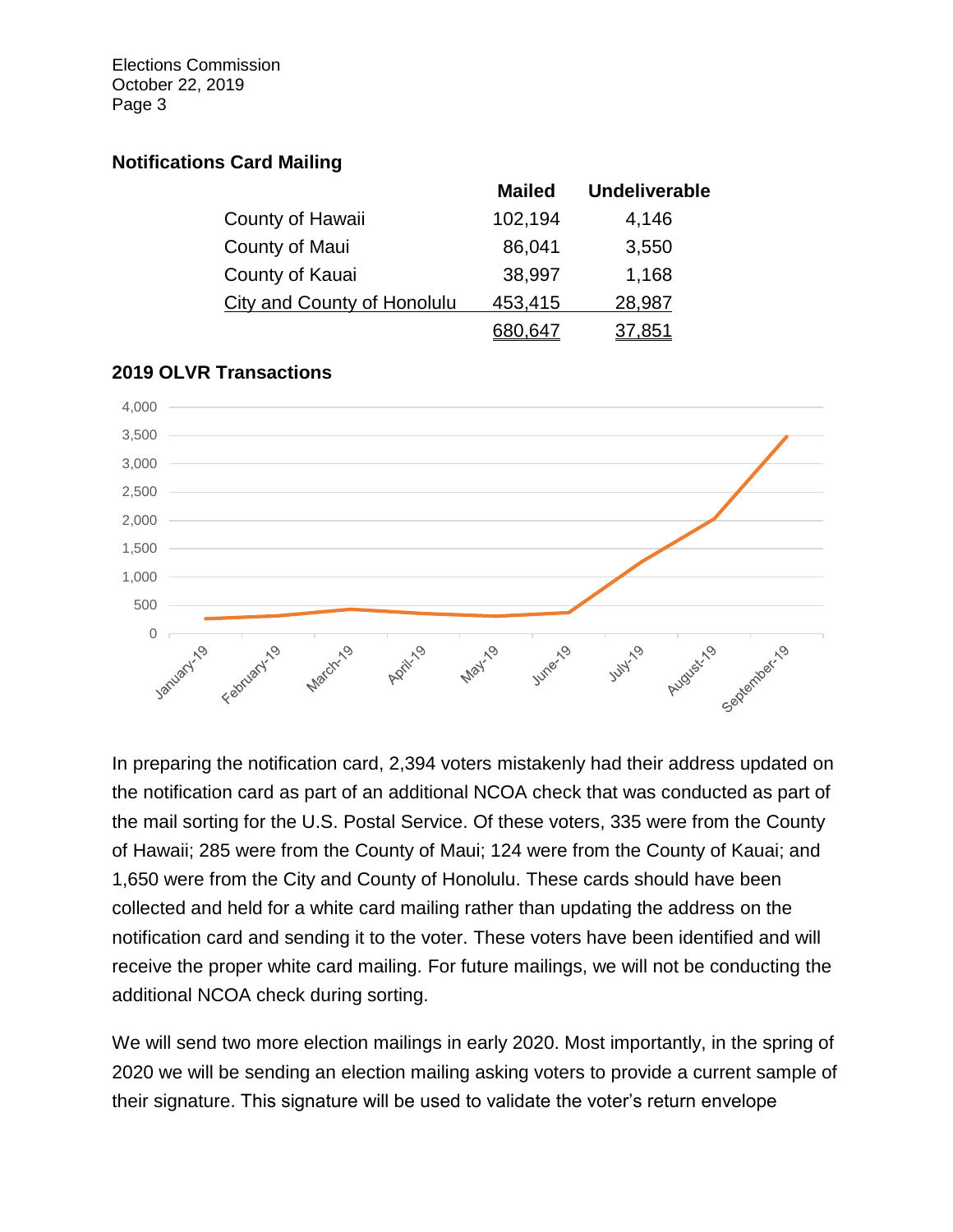containing their voted ballot for each election. As return envelopes are received by the County Elections Divisions, the signature required on the return envelope is compared to the signatures on file. This process ensures the security and integrity of the election by confirming the identity of the voter before accepting and counting their ballot. We would also note, pursuant to Act 136 SLH 2019, the County Elections Divisions will notify voters of an issue with their signature as their return envelope is received, and allows them to correct it within five business days of the election to have their ballot counted.

# **MEDIA CAMPAIGN**

The Office has developed a media campaign for the 2020 Elections to raise awareness about elections by mail, important dates and deadlines, and convey to voters their responsibility in ensuring the integrity of our elections. The campaign uses digital, radio, and television ads. Below are the campaigns beginning April 2020 through November 2020. All advertisements will contain a reminder about elections by mail.

| <b>SIGNATURE</b><br><b>CAPTURE</b>     | Television, digital, and radio advertisements will run<br>beginning in April 2020 to coincide with the election<br>mail asking voters to submit a current signature.                                                                                                                                                     |
|----------------------------------------|--------------------------------------------------------------------------------------------------------------------------------------------------------------------------------------------------------------------------------------------------------------------------------------------------------------------------|
| <b>VOTER</b><br><b>REGISTRATION</b>    | Television, digital, and radio advertisements will run<br>in June ahead of the Primary Election and<br>September prior to the General Election regarding<br>the voter registration deadlines. These ads provide<br>deadlines and directs applicants to the online voter<br>registration system to complete registration. |
| <b>MAIL BALLOT</b><br><b>SIGNATURE</b> | Television ads will run in July prior to the Primary<br>Election and in October for the General Election to<br>provide instruction on voting and returning the ballot<br>with an emphasis on the importance of signing the<br>return envelope.                                                                           |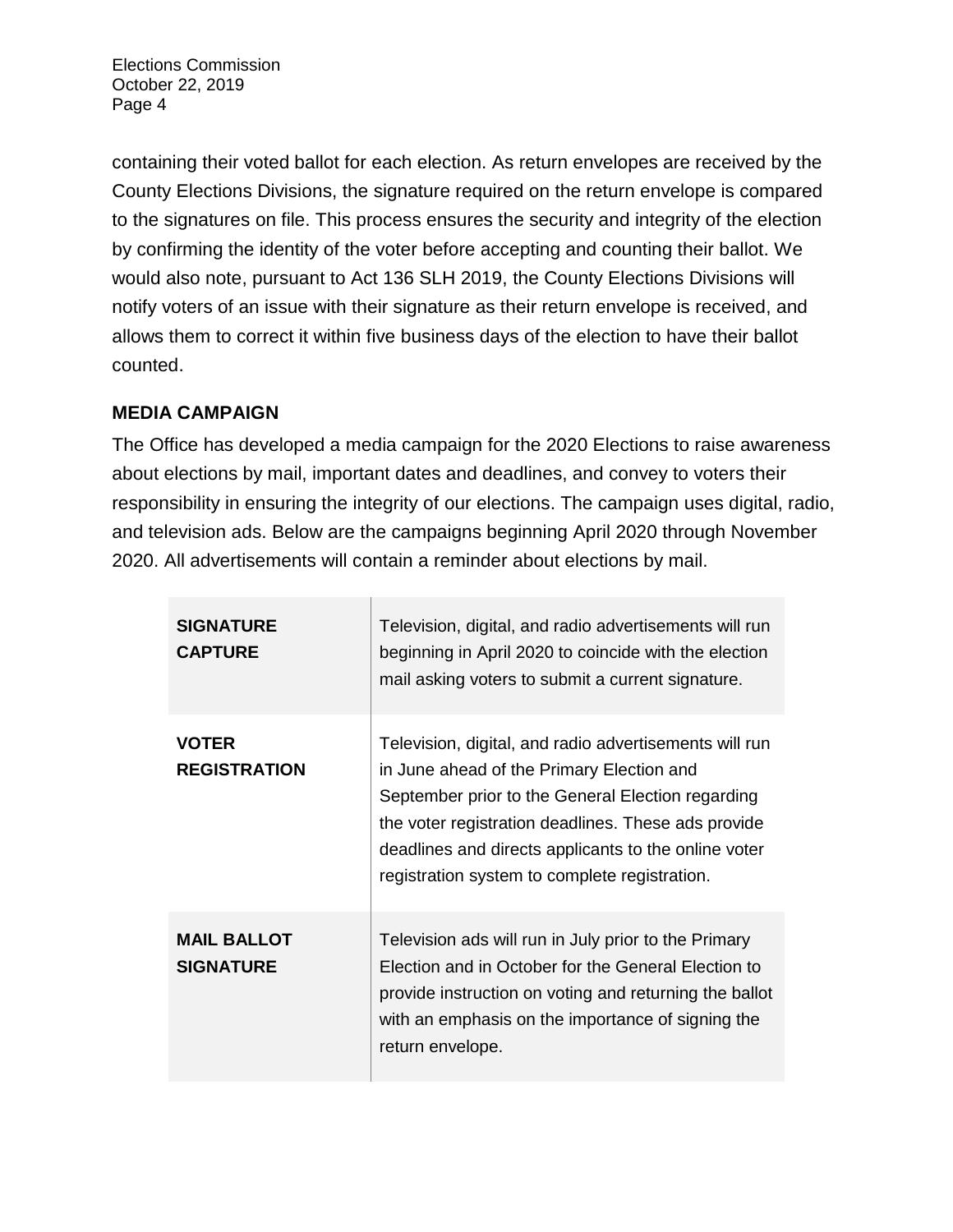| <b>PRIMARY ELECTION</b>                     | Television advertisements will run in July to instruct                                                                                                                                                                                                                            |
|---------------------------------------------|-----------------------------------------------------------------------------------------------------------------------------------------------------------------------------------------------------------------------------------------------------------------------------------|
| <b>BALLOT</b>                               | voters on how to properly mark a ballot in a Single                                                                                                                                                                                                                               |
| <b>INSTRUCTIONS</b>                         | Party Primary Election.                                                                                                                                                                                                                                                           |
| <b>ELECTION BY MAIL</b><br><b>REMINDERS</b> | Digital and radio ads will run in July for the Primary<br>Election and October for the General Election to<br>inform voters that their ballot must be received by<br>7:00 p.m. on Election Day and directs voters to our<br>website for voter service center locations and hours. |

 $\overline{1}$ 

# **ELECTION SECURITY**

Since 2016, election officials nationwide have seen misinformation shared on social media cause voter confusion. Our office is working to minimize the impact of misinformation by ensuring our website is the official resource for Hawaii voters. Additionally, since the website is part of our election infrastructure, we continue to work with the Office of Enterprise Technology Services (OETS) to monitor and secure it from outside threats.

Additionally, Hawaii was selected as one of six states to participate in a National Governors Association (NGA) policy academy to improve election-related cybersecurity. Our goal with the NGA policy academy is to revise our public cybersecurity messaging, as well as improve our communications strategy between County Elections Divisions and supporting federal agencies. We have also expanded discussions to include resources from additional intelligence agencies who are identifying vulnerabilities to our voting and vote counting system and physical locations used for voting and processing ballots.

# **GENERAL OPERATIONS**

In July, we issued a request for proposals to lease a voting and vote counting system and procure ancillary services beginning with the 2022 Elections. The contract is expected to be awarded on December 6, 2020. The current voting and vote counting system contract expires upon the conclusion of the 2020 Elections.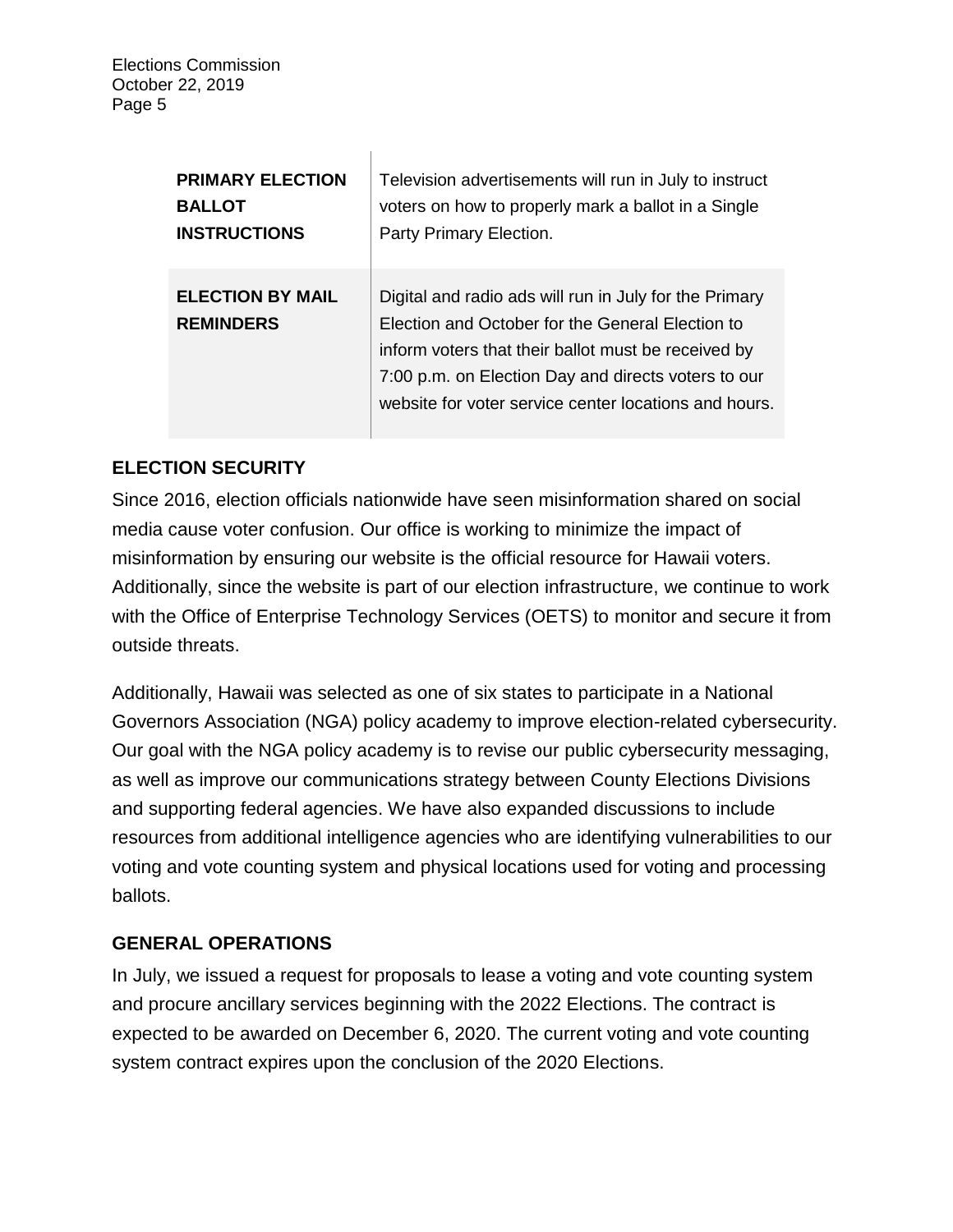We have been working to revise and adopt new administrative rules to address the implementation of elections by mail. Currently, the proposed rules are being reviewed by the Department of the Attorney General.

Additionally, we are drafting a report to the Legislature regarding the status of implementing elections by mail, pursuant to Act 136 SLH 2019, due on November 15, 2019. The Legislature has scheduled a joint informational briefing held by the Senate Committee on Judiciary and the House Committee on Judiciary on November 13, 2019. The informational briefing will address our implementation plan and any additional resources we may need from the Legislature.

The first milestone of the 2020 Elections is candidate filing which opens on February 3. Below is a list of important dates for the 2020 Elections.

| <b>Date</b>  | <b>Events and Deadlines</b>                                   |
|--------------|---------------------------------------------------------------|
| February 3   | Candidate filing opens                                        |
| February 20  | Deadline to form a new political party                        |
| June 3       | Candidate filing closes                                       |
| June 24      | Deadline to mail ballots to UOCAVA voters                     |
| July 9       | Deadline to register to vote by mail or<br>online             |
| July 21      | <b>Ballots delivered to voters</b>                            |
| July 27      | Voter service centers open                                    |
| August 1     | Deadline to request an absentee mail ballot                   |
| August 3     | Places of deposit open                                        |
| August 8     | <b>Primary Election</b>                                       |
| August 14    | Deadline to correct deficient return<br>envelope for counting |
| August 20    | Deadline to submit ballot questions                           |
| August 24    | Deadline to file an election contest                          |
| September 18 | Deadline to mail ballots to UOCAVA voters                     |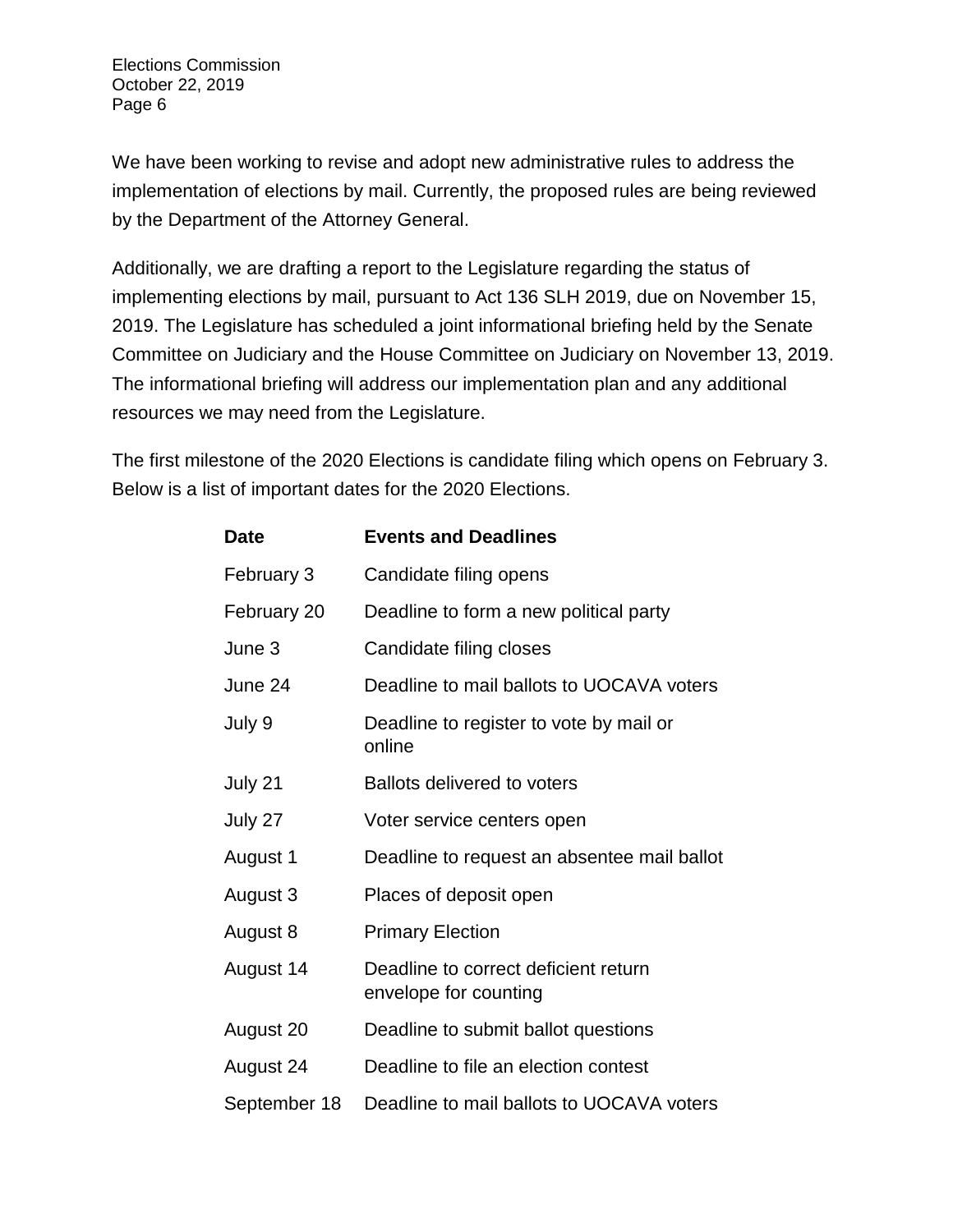| October 5   | Deadline to register to vote by mail or<br>online             |
|-------------|---------------------------------------------------------------|
| October 16  | Ballots delivered to voters                                   |
| October 20  | Voter service centers open                                    |
| October 27  | Deadline to request an absentee mail ballot                   |
| October 27  | Places of deposit open                                        |
| November 3  | <b>General Election</b>                                       |
| November 10 | Deadline to correct deficient return<br>envelope for counting |
| November 23 | Deadline to file an election contest                          |
| December 14 | <b>Electoral College</b>                                      |

If you have any questions, please feel free to contact me at (808) 453-VOTE (8683) or 1-800-442-VOTE (8683).